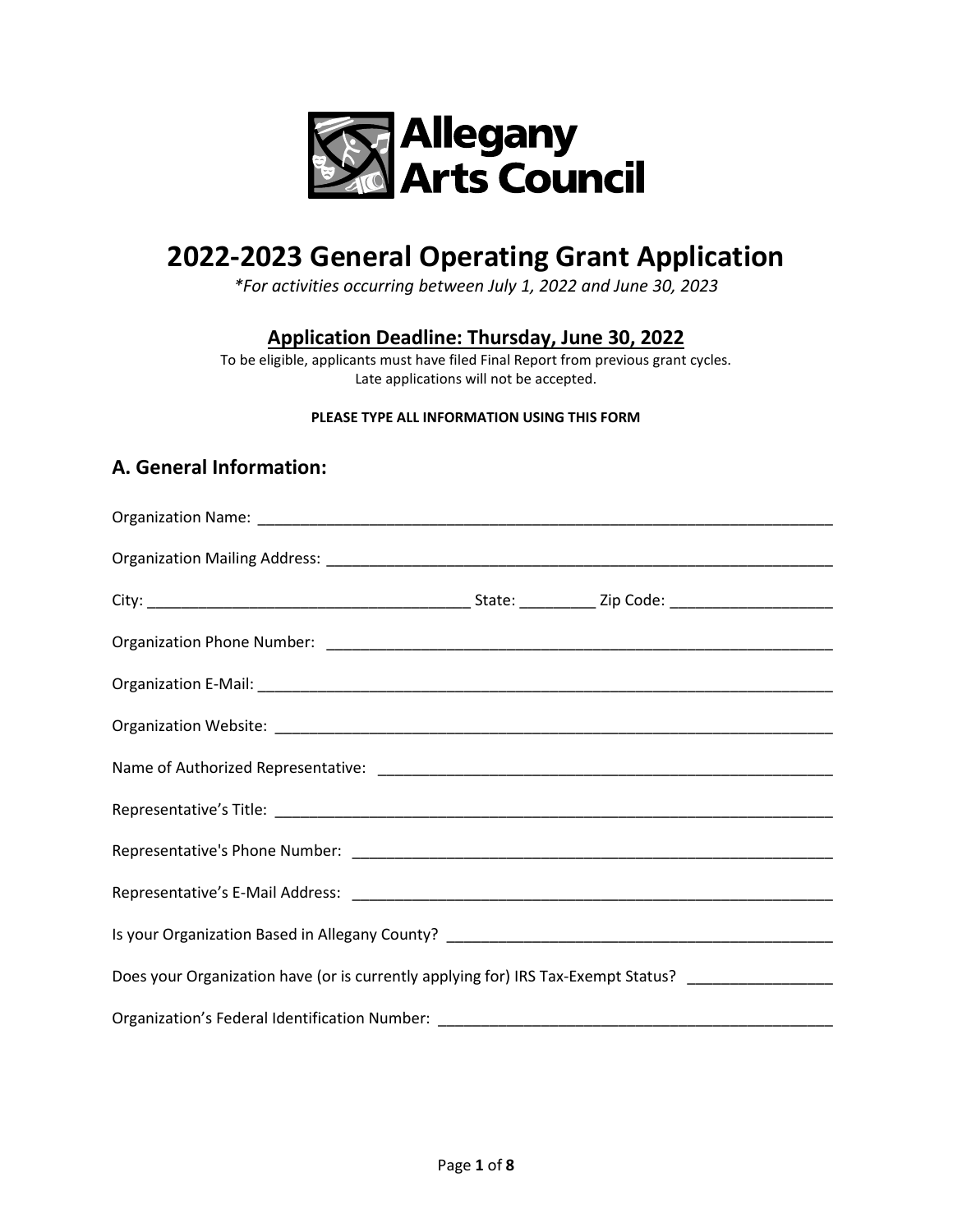#### **B. Organizational Information:**

- 1. What is your organization's mission?
- 2. If you have received funding before, please tell us how that funding supported your current fiscal year? If this is your first time applying, please explain how this funding will be used to support your organization's goals.
- 3. Do you receive grants from other organizations? How do you sustain your operating budget outside of this grant opportunity?
- 4. Does your organization have paid staff? If so, please list key positions and titles.
- 5. The IRS requires all 501(c)3 organizations to maintain a Board of Directors. Please provide a list of your current Board members.
- 6. Please attach your organization's balance sheet (see example at the end of this application) or most recent IRS Form 990.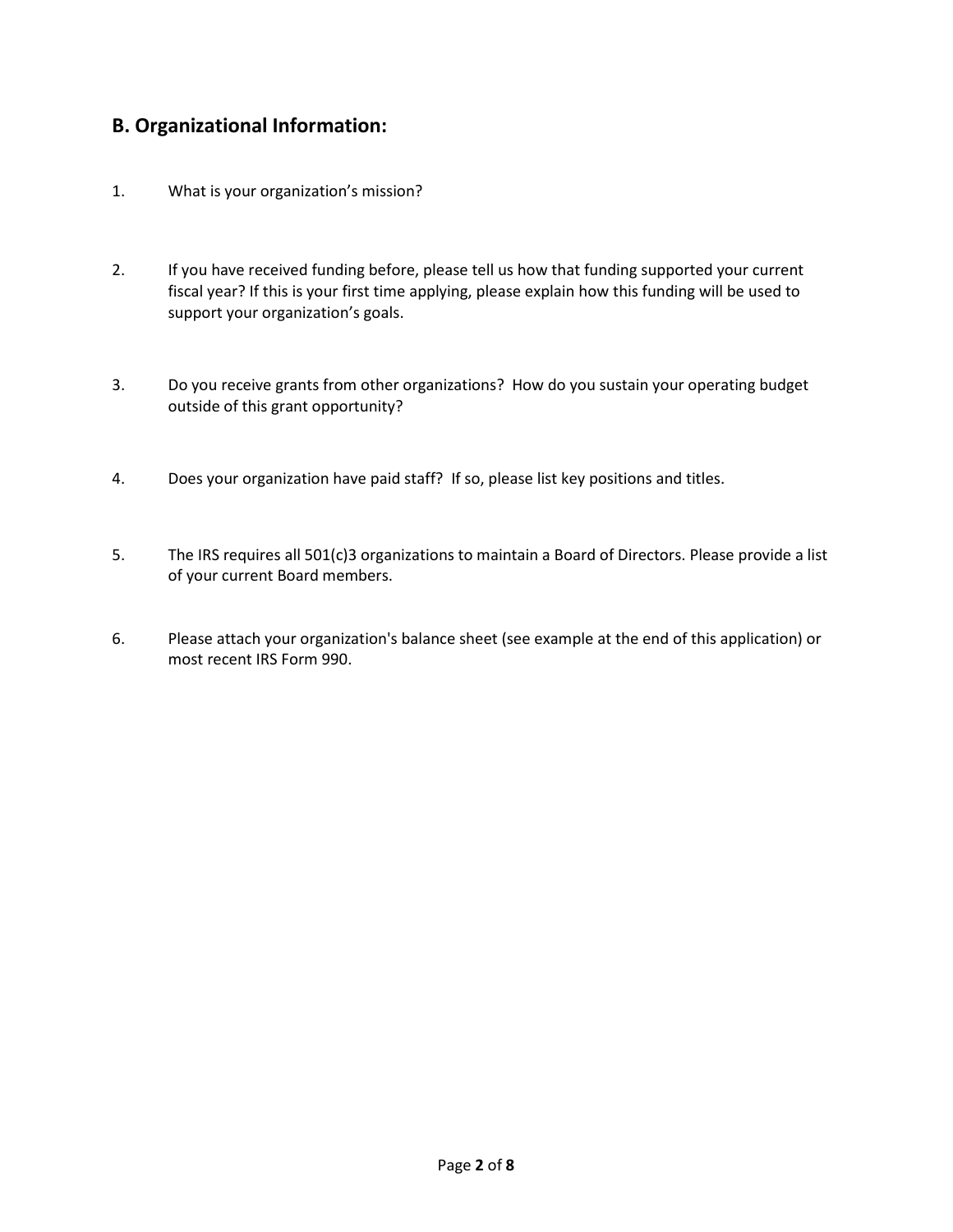### **C. Recent Program Information**

Please provide a list of programming for your organization from July 1, 2021 through March 31, 2022. This information is used by the grant review panel to give a sense of your organization's basic calendar schedule, attendance and frequency of events, and is used to support our funding from the Maryland State Arts Council.

| <b>DATE</b> | <b>EVENT TITLE</b> | # ACTIVITIES OR        | <b>LOCATION</b> | $\pmb{\sharp}$   | # ARTISTS            |
|-------------|--------------------|------------------------|-----------------|------------------|----------------------|
|             |                    | <b>DURATION LENGTH</b> | OR VENUE        | <b>ATTENDING</b> | <b>PARTICIPATING</b> |
|             |                    |                        |                 |                  |                      |
|             |                    |                        |                 |                  |                      |
|             |                    |                        |                 |                  |                      |
|             |                    |                        |                 |                  |                      |
|             |                    |                        |                 |                  |                      |
|             |                    |                        |                 |                  |                      |
|             |                    |                        |                 |                  |                      |
|             |                    |                        |                 |                  |                      |
|             |                    |                        |                 |                  |                      |
|             |                    |                        |                 |                  |                      |
|             |                    |                        |                 |                  |                      |
|             |                    |                        |                 |                  |                      |
|             |                    |                        |                 |                  |                      |
|             |                    |                        |                 |                  |                      |
|             |                    |                        |                 |                  |                      |
|             |                    |                        |                 |                  |                      |
|             |                    |                        |                 |                  |                      |
|             |                    |                        |                 |                  |                      |
|             |                    |                        |                 |                  |                      |
|             |                    |                        |                 |                  |                      |
|             |                    |                        |                 |                  |                      |
|             |                    |                        |                 |                  |                      |
|             |                    |                        |                 |                  |                      |
|             |                    |                        |                 |                  |                      |
|             |                    |                        |                 |                  |                      |
|             |                    |                        |                 |                  |                      |
|             |                    |                        |                 |                  |                      |
|             |                    |                        |                 |                  |                      |
|             |                    |                        |                 |                  |                      |
|             |                    |                        |                 |                  |                      |
|             |                    |                        |                 |                  |                      |
|             |                    |                        |                 |                  |                      |
|             |                    |                        |                 |                  |                      |
|             |                    |                        |                 |                  |                      |
|             |                    |                        |                 |                  |                      |
|             |                    |                        |                 |                  |                      |
|             |                    |                        |                 |                  |                      |
|             |                    |                        |                 |                  |                      |
|             |                    |                        |                 |                  |                      |
|             |                    |                        |                 |                  |                      |
|             |                    |                        |                 |                  |                      |
|             |                    |                        |                 |                  |                      |
|             | <b>TOTALS</b>      |                        |                 |                  |                      |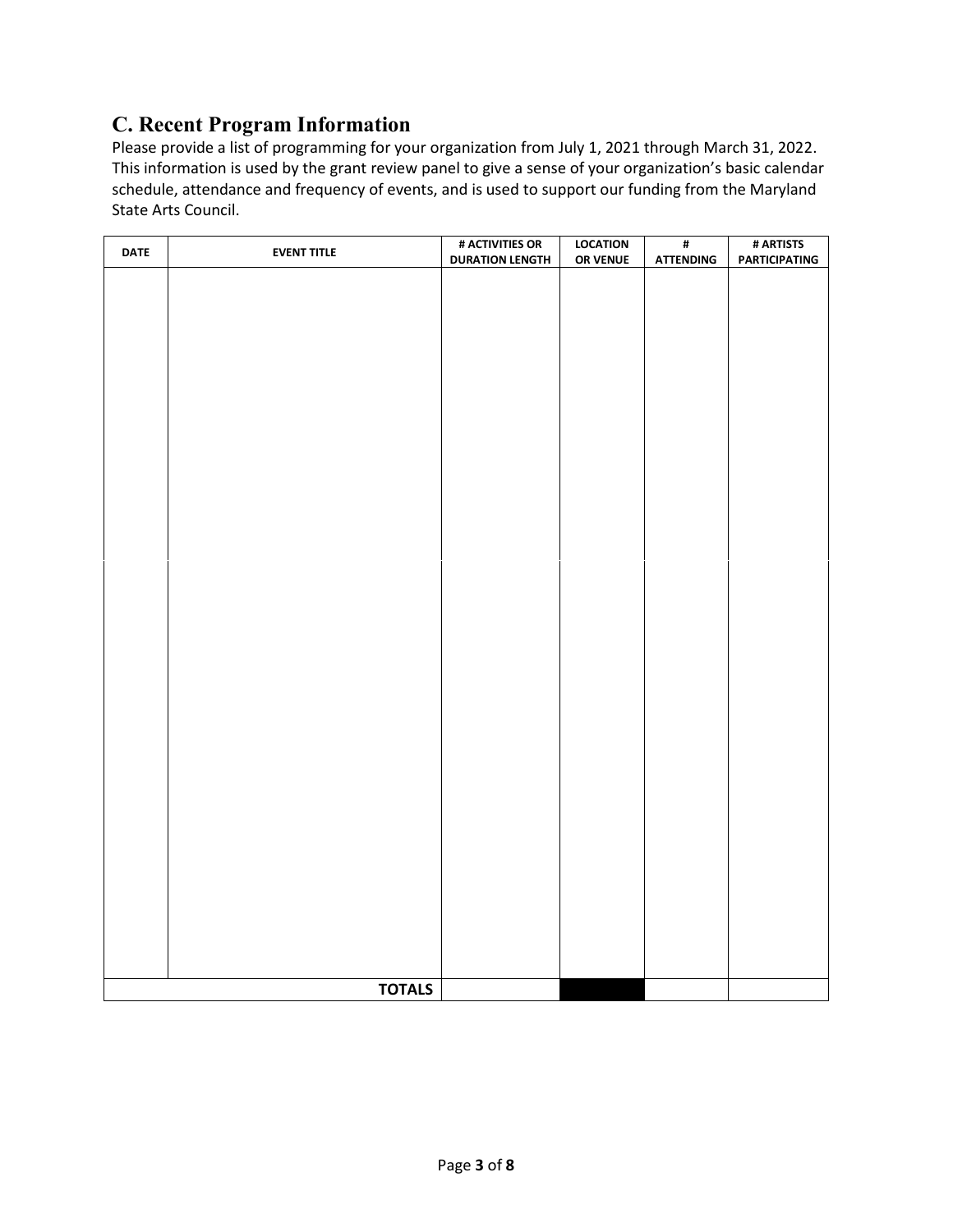### **D. Planned Program Information for 2022-2023:**

Provide a brief overview of your organization's planned programming for the year beginning July 1, 2022 and concluding June 30, 2023.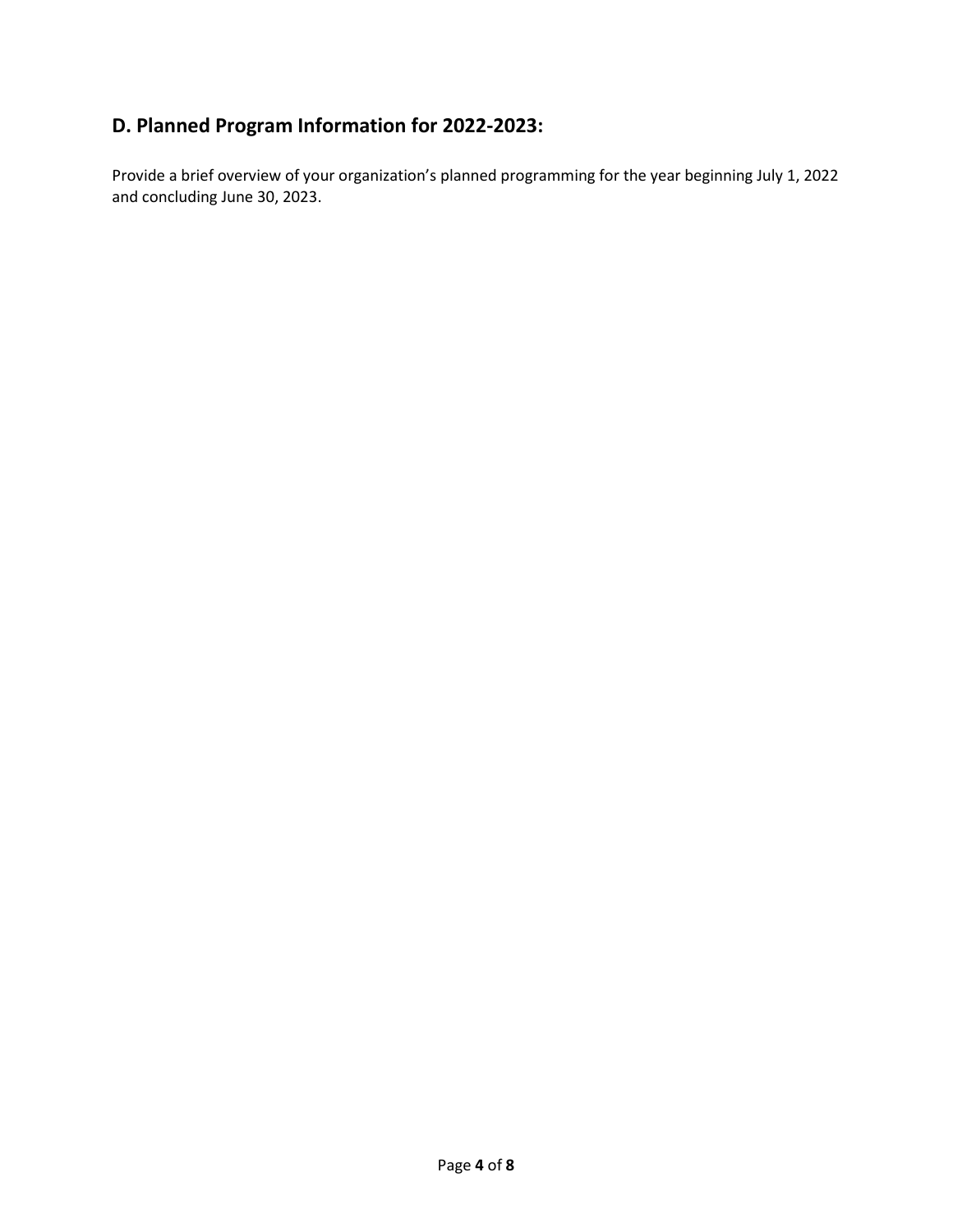#### **E. Budget:**

In the table below, provide an overview of your planned program budget and General Operating Grant funding request for **July 1, 2022-June 30, 2023**.

| <b>BUDGET INFORMATION</b>                 | <b>PAST</b><br>YEAR (FY21)<br><b>TO DATE</b> | <b>FUNDING</b><br>YEAR (FY22)<br><b>PROPOSED</b> |  |
|-------------------------------------------|----------------------------------------------|--------------------------------------------------|--|
| <b>EXPENSES-PERSONNEL</b>                 |                                              |                                                  |  |
| Salaries-Administrative                   |                                              |                                                  |  |
| <b>TOTAL PERSONNEL EXPENSES</b>           |                                              |                                                  |  |
| <b>EXPENSES-ADMINISTRATION</b>            |                                              |                                                  |  |
| Rent                                      |                                              |                                                  |  |
| <b>Utilities</b>                          |                                              |                                                  |  |
| <b>Supplies &amp; Materials</b>           |                                              |                                                  |  |
| <b>Insurance/Financial/Legal Services</b> |                                              |                                                  |  |
| <b>Dues or Fees</b>                       |                                              |                                                  |  |
| Postage & Shipping                        |                                              |                                                  |  |
| <b>Promotion/Marketing/Publicity</b>      |                                              |                                                  |  |
| Other (identify)                          |                                              |                                                  |  |
| <b>TOTAL ADMINISTRATIVE EXPENSES</b>      |                                              |                                                  |  |
| <b>EXPENSES-PROGRAMMING</b>               |                                              |                                                  |  |
| <b>Artist Fee Contracts</b>               |                                              |                                                  |  |
| <b>Presentation/Exhibition Fees</b>       |                                              |                                                  |  |
| <b>Equipment Rental</b>                   |                                              |                                                  |  |
| <b>Contractual Services</b>               |                                              |                                                  |  |
| <b>Program Materials &amp; Supplies</b>   |                                              |                                                  |  |
| <b>Program Venue/Facility Fees</b>        |                                              |                                                  |  |
| <b>Program Promotion &amp; Publicity</b>  |                                              |                                                  |  |
| Other (identify)                          |                                              |                                                  |  |
| <b>TOTAL PROGRAMMING EXPENSES</b>         |                                              |                                                  |  |
| <b>EXPENSES-PROGRAMMING</b>               |                                              |                                                  |  |
| Item                                      |                                              |                                                  |  |
| Item                                      |                                              |                                                  |  |
| Item                                      |                                              |                                                  |  |
| <b>TOTAL CAPITAL EXPENSES</b>             |                                              |                                                  |  |
| <b>TOTAL CASH EXPENSES*</b>               |                                              |                                                  |  |

**\*Note: Total Cash Expenses must equal Total Cash Income on page 6.**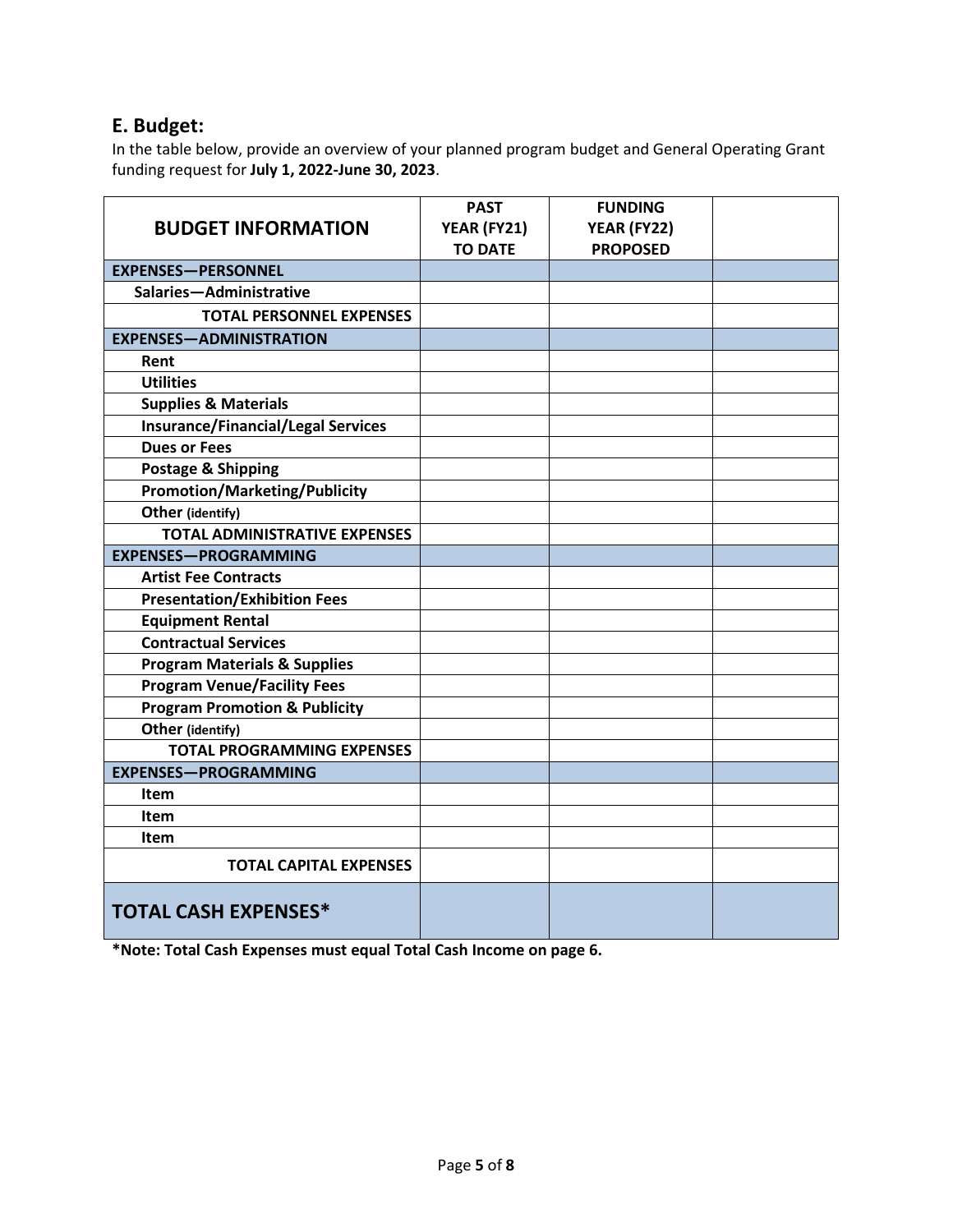|                                      | <b>PAST</b>    | <b>FUNDING</b>  |  |
|--------------------------------------|----------------|-----------------|--|
| <b>BUDGET INFORMATION</b>            | YEAR (FY21)    | YEAR (FY22)     |  |
|                                      | <b>TO DATE</b> | <b>PROPOSED</b> |  |
| <b>INCOME-EARNED</b>                 |                |                 |  |
| <b>Admissions &amp; Ticket Sales</b> |                |                 |  |
| <b>Membership Dues &amp; Fees</b>    |                |                 |  |
| <b>Class/Workshop/Tuition Fees</b>   |                |                 |  |
| <b>Interest &amp; Dividends</b>      |                |                 |  |
| <b>Advertising Sales</b>             |                |                 |  |
| <b>Retail Merchandise</b>            |                |                 |  |
| <b>Rental Income</b>                 |                |                 |  |
| Other (identify)                     |                |                 |  |
| <b>TOTAL EARNED INCOME</b>           |                |                 |  |
|                                      |                |                 |  |
| <b>INCOME-SUPPORT</b>                |                |                 |  |
| <b>Individual Contributions</b>      |                |                 |  |
| <b>Business Contributions</b>        |                |                 |  |
| <b>Foundation Contributions</b>      |                |                 |  |
| <b>Fundraising Revenue</b>           |                |                 |  |
| <b>Grants (other than AAC)</b>       |                |                 |  |
| Other (identify)                     |                |                 |  |
| Other (identify)                     |                |                 |  |
| <b>ALLEGANY ARTS COUNCIL REQUEST</b> |                |                 |  |
| Amount cannot exceed \$3,500 or      |                |                 |  |
| 1/2 of Total Cash Expenses           |                |                 |  |
| <b>TOTAL INCOME FROM SUPPORT</b>     |                |                 |  |
| <b>Organization's Own Funds</b>      |                |                 |  |
| <b>TOTAL CASH INCOME*</b>            |                |                 |  |

**\*Note: Total Cash Expenses** *must* **equal Total Cash Income on page 5.** 

I certify that the information in this application is accurate and correct, and agree to comply with the Allegany Arts Council's General Operating Grant eligibility requirements.

\_\_\_\_\_\_\_\_\_\_\_\_\_\_\_\_\_\_\_\_\_\_\_\_\_\_\_\_\_\_\_\_\_\_\_\_\_\_\_\_\_\_\_\_\_\_\_\_\_\_\_ \_\_\_\_\_\_\_\_\_\_\_\_\_\_\_\_\_\_\_\_\_\_\_\_\_

|  | Signature of Authorized Organization Representative | Date |
|--|-----------------------------------------------------|------|
|--|-----------------------------------------------------|------|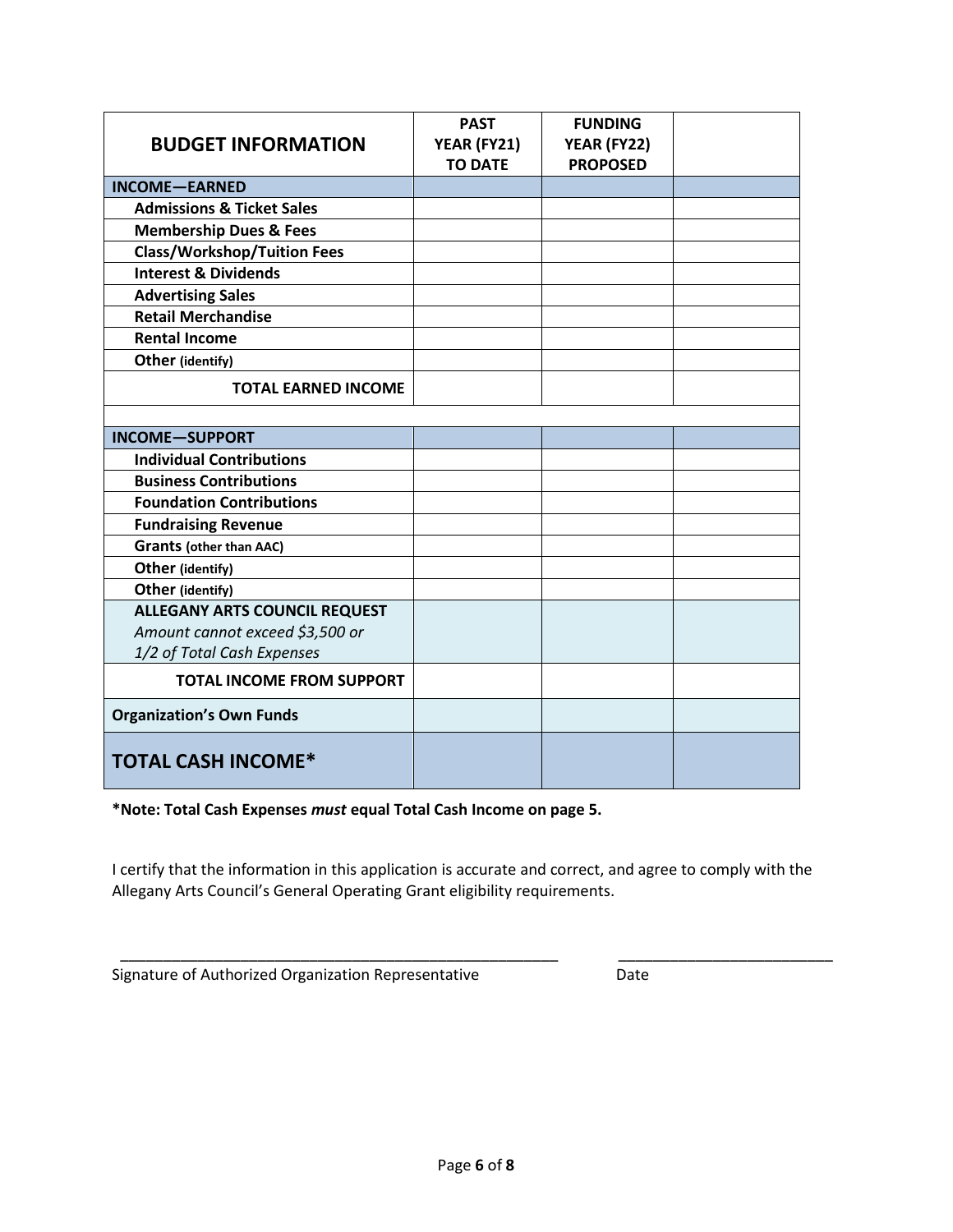## **STRATEGIC GOALS**

(200-word limit)

Applications which address the Allegany Arts Council Strategic Goals will be given special consideration. The goals outline the work of this organization and its grantees. In the narrative below, please indicate which of the goals your funding will address.

- 1. Promoting awareness, appreciation, and engagement in the arts.
- 2. Supporting local artists and arts organizations.
- 3. Sustaining our operations.
- 4. Promoting health and well-being through the arts.
- 5. Contributing to economic development through the arts.

\_\_\_\_\_\_\_\_\_\_\_\_\_\_\_\_\_\_\_\_\_\_\_\_\_\_\_\_\_\_\_\_\_\_\_\_\_\_\_\_\_\_\_\_\_\_\_\_\_\_\_ \_\_\_\_\_\_\_\_\_\_\_\_\_\_\_\_\_\_\_\_\_\_\_\_\_ Signature of Authorized Organization Representative **Date** Date